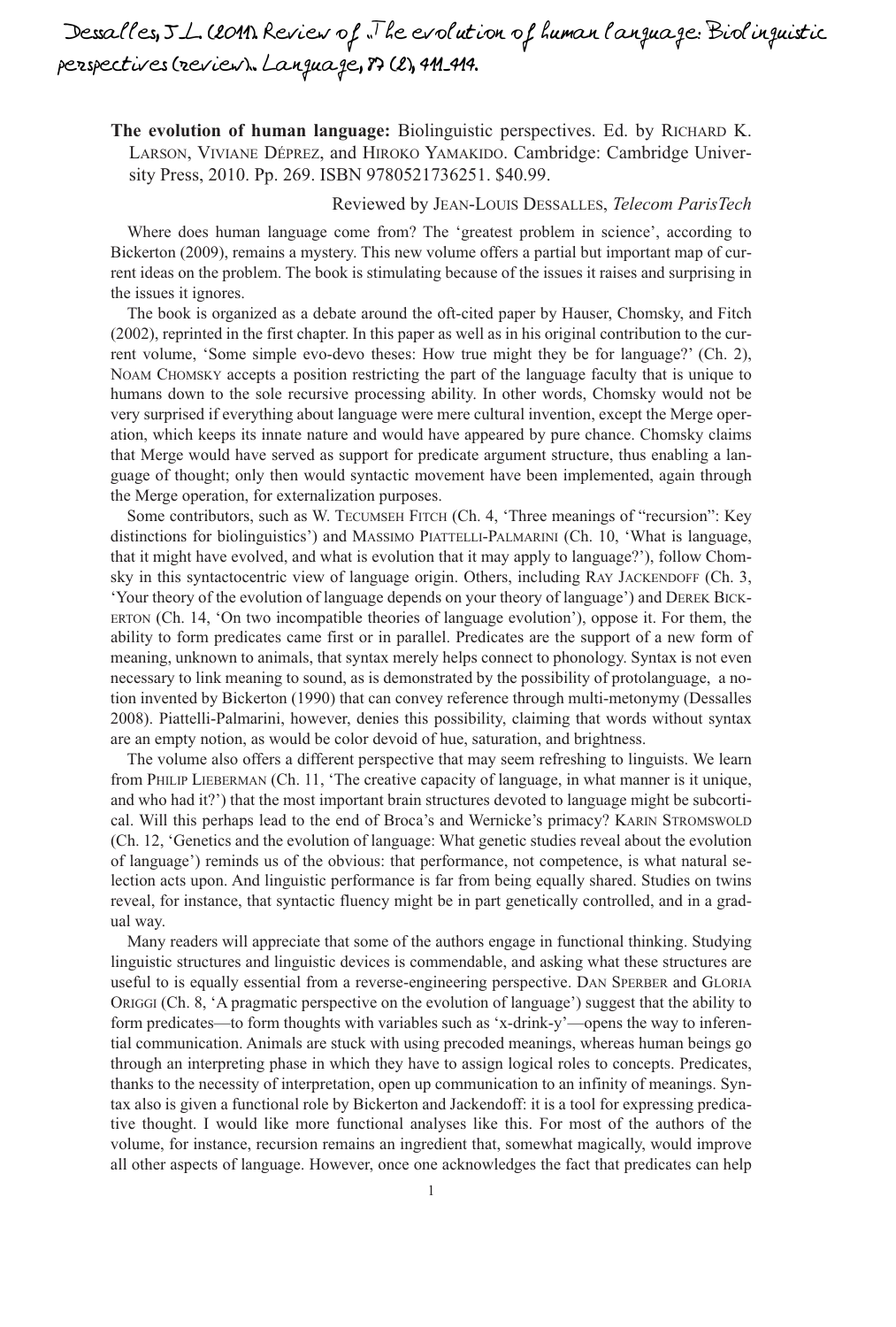determine the arguments of other predicates (as in the computer programming language Prolog), at least one function of recursion ceases to be mysterious (Dessalles 2007).

Quite surprisingly to me, some contributors, such as Chomsky, Piattelli-Palmarini, and IAN TATTERSALL (Ch. 13, 'A putative role for language in the origin of human consciousness'), adopt an antifunctionalist approach. Important aspects of the language faculty would just happen to exist, independently of any function they might have for cognition or communication (even if these aspects fortuitously end up having positive effects afterward). Such ideas create a split among the authors of this volume. Chomsky's antiadaptationist stance is due to the belief that exaptation (the reuse of a structure for a new function) would shield exapted structures from natural selection. This idea, which is due to a conflation between macroevolution and microevolution, is wrong: exapted structures evolve until they are locally optimal for their functions, including the new ones, and language is no exception to this rule (Pinker & Bloom 1990, Dessalles 2007).

The book may surprise many readers for two reasons. First, while the seventeen contributors write all about language behavior, they are perhaps considering only a fictitious version of it. Chomsky is perfectly comfortable with this restriction: 'Accordingly, any approach to evolution of language that focuses on communication … may well be seriously misguided' (61). Yet standard procedure in science would dictate that one look at what language is used for, before inferring whether it was selected for that usage. What is the reality of language? We speak an average of 16,000 words a day (Mehl et al. 2007) and we use language in two major activities—narration and argumentation (Bruner 1986, Dessalles 2007). Instead of wondering whether language is well designed for telling interesting narratives or for making relevant points, the authors merely write about information exchange. PETER GÄRDENFORS and MATHIAS OSVATH (Ch. 6, 'The evolution of anticipatory cognition as a precursor to symbolic communication') go one step further by considering the role of language in planning action. But planning remains marginal in spontaneous conversation. The downgrading of language usage is well represented by Fitch's remark: 'Without [recursion], language might be a useful concrete communication system, perhaps adequate for the majority of day-to-day social communication that modern humans engage in' (90). Bickerton's (1990) observation that pidgin speakers are strongly impaired in their social communication reminds us that Fitch's picture is quite far from the reality of language use. Every compartment of the language faculty is crucial to conversational performance.

Ironically, the way the authors address the issue of language origins in this book offers a perfect illustration of the narration/argumentation dichotomy. At times, Tattersall, Gärdenfors and Osvath, Bickerton, and especially DANIEL DOR and EVA JABLONKA (Ch. 9 'Canalization and plasticity in the evolution of linguistic communication: an evolutionary-developmental approach') stop discussing in an argumentative manner and switch to narration, in a way that is quite unusual in scientific writings. These passages are recognizable by their use of past tense: 'Importantly, changes of this type were introduced into the language, as innovations, by individuals who thought and felt certain needs (about the world, about society, about communication) that were not yet communicable by language, and *also felt the need* to communicate them' (145).

The second and most surprising aspect of this book on the evolution of human language is that it is almost entirely a pre-Darwinian book! Among the seventeen authors, only two, Bickerton and PAUL BINGHAM (Ch. 15, 'On the evolution of language: Implications of a new and general theory of human evolution, properties and history'), show a clear awareness of the Darwinian paradox about language. The paradox goes like this: What benefit do speakers get from speaking? In a simple Darwinian world, the best strategy should be that individuals maximize the information they take from others and minimize the information they give away. The mystery gets even deeper when one realizes that the actual picture is almost the opposite: human beings are rather talkative (Mehl et al. 2007), and they compete for speaking (Miller 2000) and for showing off their ability to be relevant (Dessalles 1998, 2007). Gärdenfors and Osvath, as well as Bingham, think that human beings are cooperative animals and suggest that this sole fact may solve the paradox. But why would individuals strive to 'cooperate' more than others (in flagrant contradiction with Darwinian predictions) by talking a lot, and quite often about futile matters?